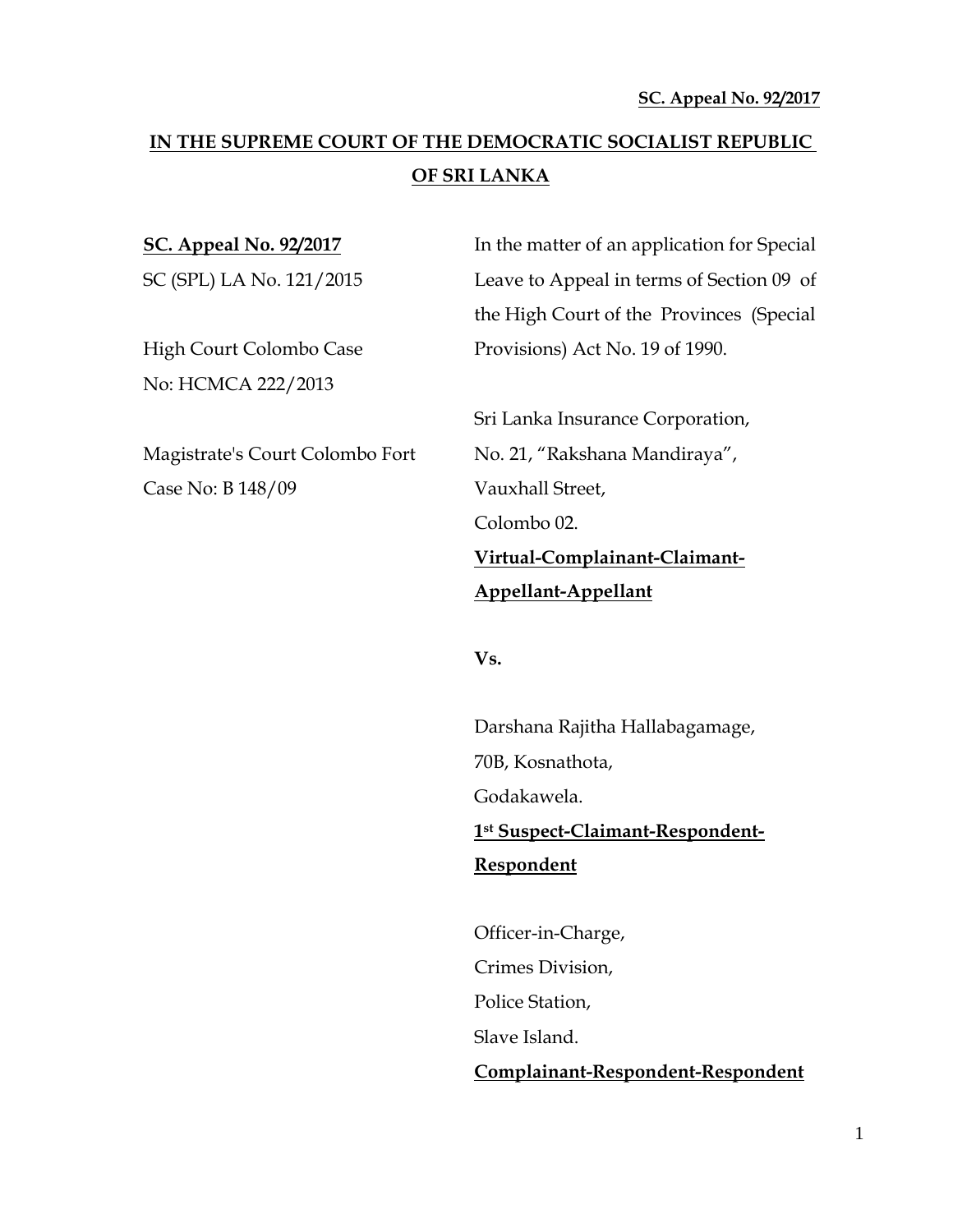Hon. Attorney General, Attorney General's Dept, Colombo 12. **Respondent-Respondent**

# **BEFORE : SISIRA J. DE ABREW, J. K.K. WICKRAMASINGHE, J. JANAK DE SILVA, J.**

**COUNSEL** : Anil Silva, PC. with Leon Fernando and Isuru Jayawardena for the Virtual -Complainant-Claimant-Appellant-Appellant.

> Asoka Weerasooriya with Arumugam Dhanushan for the 1st Suspect-Claimant-Respondent-Respondent.

Ms. Ganga Wakishta Arachchi, SSC. For the Hon. Attorney General.

**ARGUED &**

**DECIDED ON** : 12.02.2021

### **SISIRA J. DE ABREW, J.**

Heard Counsel for both parties in support of their respective case. This is an appeal filed against the judgment of the learned High Court Judge of Colombo dated 04.06.2015 wherein he has dismissed the appeal and the revision application filed by the Virtual-Complainant-Claimant-Appellant-Appellant

--------------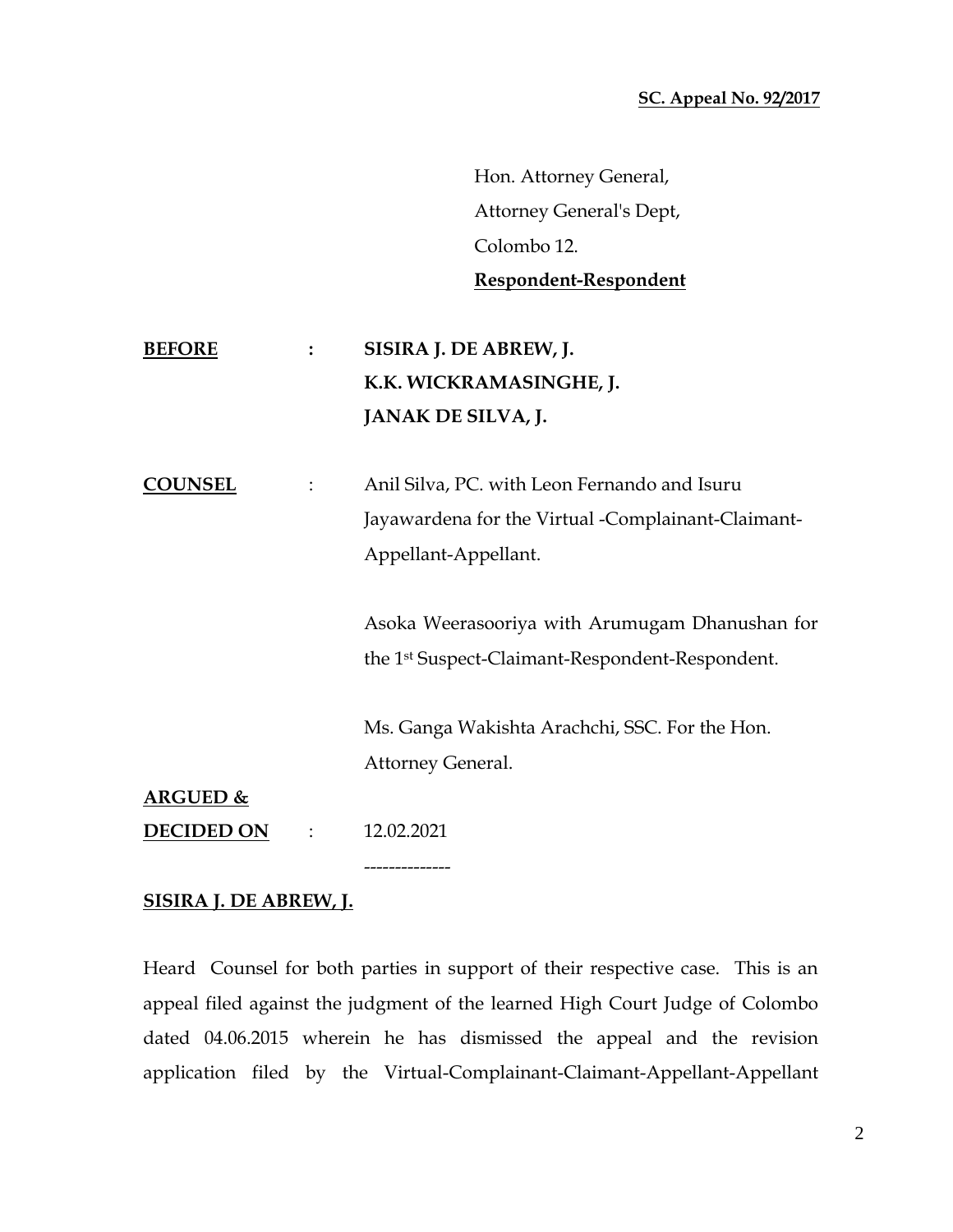(hereinafter referred to as the Virtual-Complainant-Appellant). This Court on 08.05.2017 granted Leave to Appeal on the questions of law set out in paragraph 25(d), (e), (f) and (g) of the Petition of Appeal dated 14.07.2015 which are set out below;

- 1. Did the learned Magistrate as well as the Learned High Court Judge fail to consider that in the Statement made by the Claimant-Respondent to the police he categorically stated that the recovered items belonged to the Petitioner Corporation and it was stolen from the Petitioner Corporation?
- 2. Did the Learned High Court Judge misdirect himself in law in not considering at all the voluntary statement made by the Claimant-Respondent to the Police and its significance to the inquiry pertaining in disposal of the stolen jewellery?
- 3. Did the Learned High Court Judge and the Learned Magistrate misdirect themselves in law when they failed to appreciate that in view of the matters set out in the statement made by the Claimant-Respondent it is clear that there was a criminal element involved in his possession of the goods and therefore has misinterpreted the authorities referred to in the order of the Learned Magistrate?
- 4. Did the Learned High Court Judge misdirect himself in law when he failed to consider the facts that the affidavits also disclose that the Claimant-Respondent's possession had a criminal element?

Facts of this case may be briefly summarized as follows;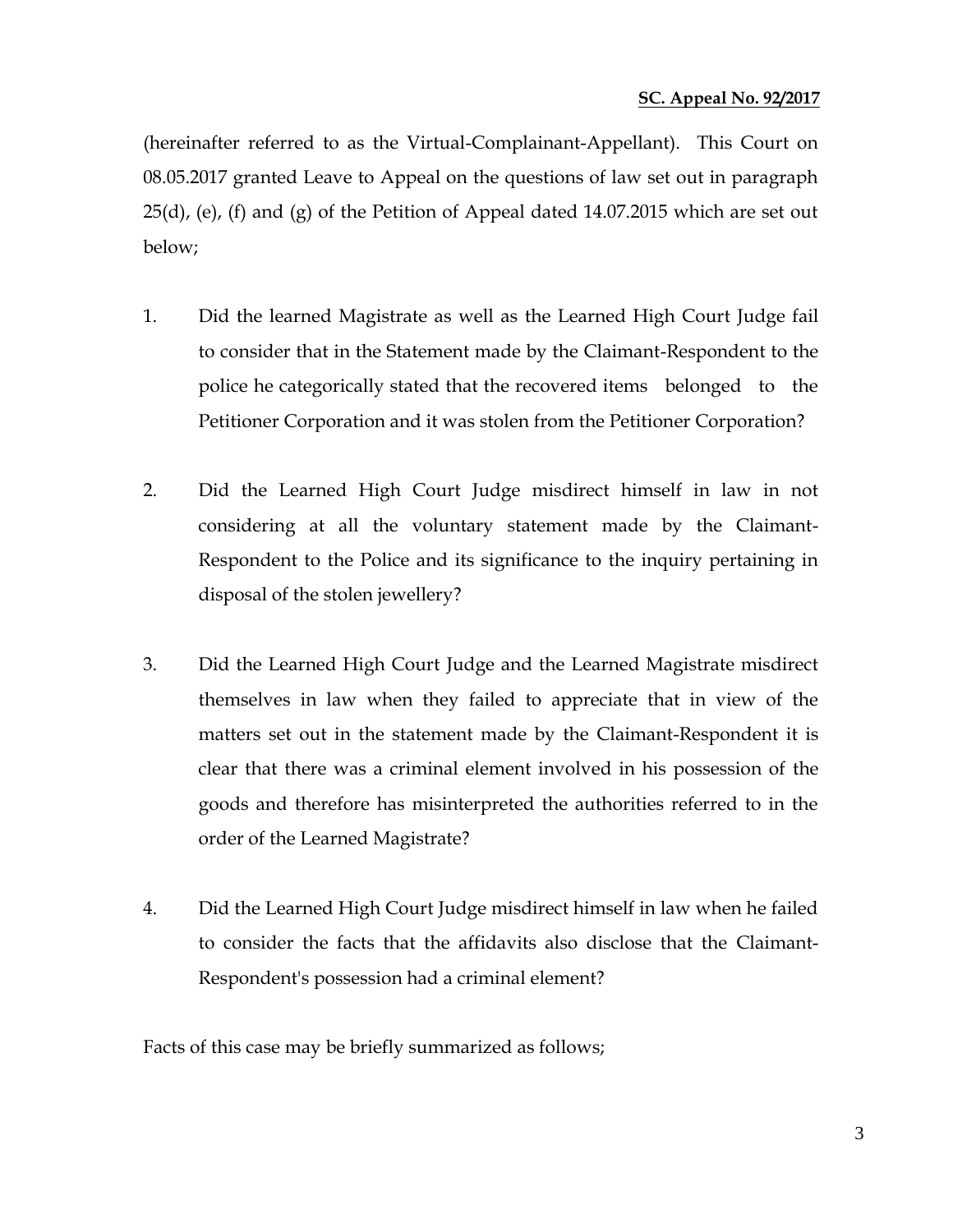The 1st Suspect-Claimant-Respondent-Respondent (hereinafter referred to as the Suspect-Claimant-Respondent) was arrested by Police in Galle. When he was arrested, Police found melted gold in his possession. He was produced before the Magistrate, Galle on 19.01.2009. Later, Galle Police informed the matter to the Slave Island Police. Slave Island Police filed a case bearing No. B 148/09 in the Magistrate's Court of Fort. The Suspect-Claimant-Respondent was cited as an Accused. Later, the learned Magistrate, Colombo-Fort discharged the Accused on the advice of the Attorney General. It has to be noted here that after he was discharged by the Magistrate on the advice of the Attorney General, he is no longer an Accused in the case. Thereafter, an inquiry was held under Section 431 of the Criminal Procedure Code to decide the person entitled to possession of the production in the case. Parties agreed to file affidavit at the inquiry. It has to be noted here that no person gave evidence in the witness box. After considering the affidavits filed by the parties, the learned Magistrate, Colombo-Fort by order dated 19.08.2013 decided to hand over the production in the case which is melted gold to the Suspect-Claimant-Respondent.

Being aggrieved by the said order of the learned Magistrate, Sri Lanka Insurance Corporation (the Virtual-Complainant-Appellant) filed an appeal and a revision application in the High Court and the learned High Court Judge by his order dated 04.06.2015 dismissed both the appeal and the revision application. Being aggrieved by the said order of the learned High Court Judge, the Virtual-Complainant-Appellant has appealed to this Court. This Court has granted Leave to Appeal. I have earlier set out the questions of law on which Leave to Appeal was granted. At the inquiry, before the Magistrate the Suspect-Claimant-Respondent filed an affidavit. The said Suspect-Claimant-Respondent filed a statement made by him to Galle Police along with his affidavit marked 'P9'. It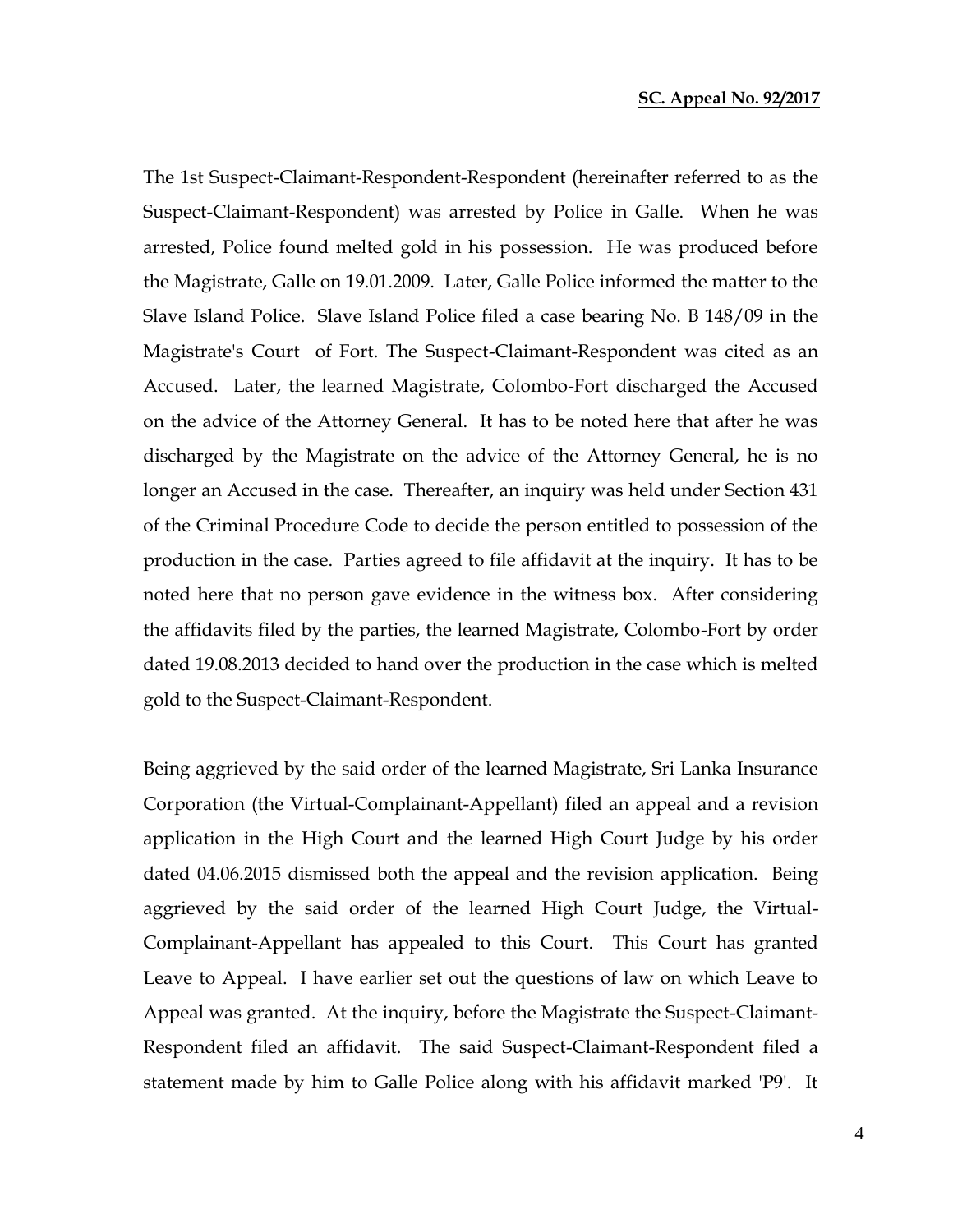has to be noted here that the Suspect-Claimant-Respondent, in the said statement marked 'P9', admitted that he had stolen jewellery from the possession of the Sri Lanka Insurance Corporation (the Virtual-Complainant-Appellant). The Suspect-Claimant-Respondent was an Audit Trainee of the Sri Lanka Insurance Corporation. The question that should be considered in this case is whether the said statement marked 'P9' made by the Suspect-Claimant-Respondent to Galle Police can be used as evidence in this inquiry. In considering this question, it has to be noted here that at the time of the inquiry conducted by the learned Magistrate, the Suspect-Claimant-Respondent had been discharged from the criminal case by the learned Magistrate on the advice of the Attorney General. Therefore, he is no longer a person accused of any offence. In this connection Section 25 of the Evidence Ordinance should be considered, which states as follows;

"No confession made to a Police Officer shall be proved as against a person accused of any offence"

When the person who made the confession to a Police Officer has been discharged from the criminal case, he is not accused of any offence in the inquiry where the court is called upon to decide to whom the production should be handed over. Since the Suspect-Claimant-Respondent had been discharged from the criminal case at the time of the said inquiry, Section 25 of the Evidence Ordinance does not operate as a bar to use the confession of the Suspect-Claimant-Respondent at the inquiry. At this juncture, it is important to consider the judgment of Justice Wijeyawardene in the case of **Joseph Vs. Attorney General** *47 NLR page 446* wherein Court held that; "Where an Accused is acquitted on the ground that the evidence to prove the alleged offence is insufficient the Court can, nevertheless, by virtue of section 413(1) of the Criminal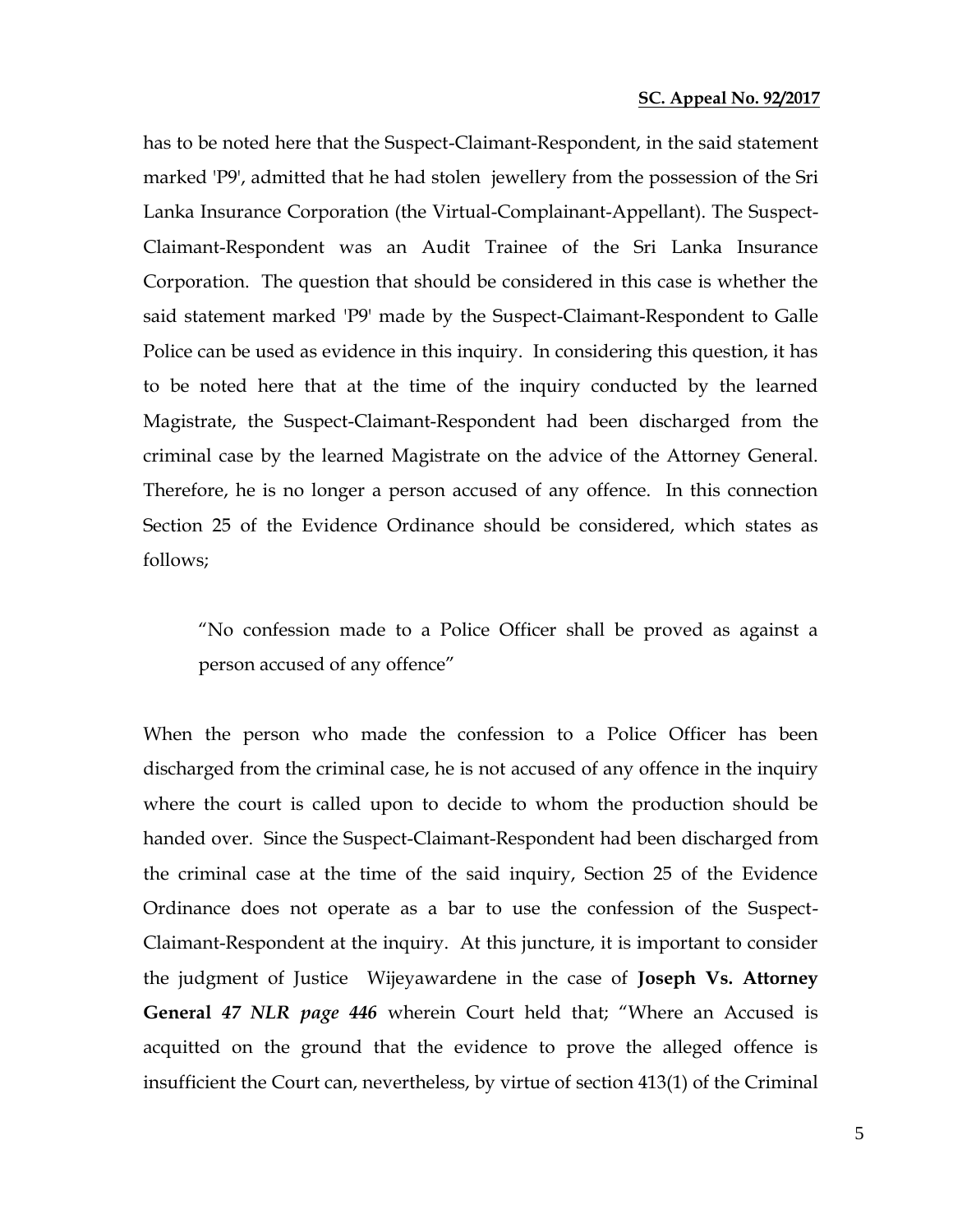Procedure Code, make an order for disposal of the property produced before it by directing its delivery to a person entitled to its possession if the Court considers that an offence has been committed in respect of that property. The opinion of Court as to the ownership of the property may be based on a confession made by the accused; section 24 of the Evidence Ordinance which makes confessions "irrelevant in a criminal proceeding" does not prevent a court from acting on them in an application under section 413(1) of the Criminal Procedure Code. His Lordship Justice Wijeyawardene at page 448 and 449 made the following observation.

"It is true that this Court has held these statements to be inadmissible in the criminal case against the accused. But section 24 of the Evidence Ordinance which makes those statements "irrelevant in a criminal proceeding" does not prevent a Court from acting on them in an application under section 413(1) of the Criminal Procedure Code which is not a "criminal matter".

Considering all the above matters, I hold that a confession made by a suspect to a Police Officer can be used as evidence in an inquiry where the Court is called upon to decide to whom the production in the case should be handed over if the Suspect has been discharged from the criminal case. In the present case when the inquiry was being conducted by the learned Magistrate, the Suspect-Claimant-Respondent had been discharged from the criminal case. Considering all these matters, I hold that his confession made to the Police Officer can be used in the inquiry where the Court is called upon to decide to whom the production should be handed over.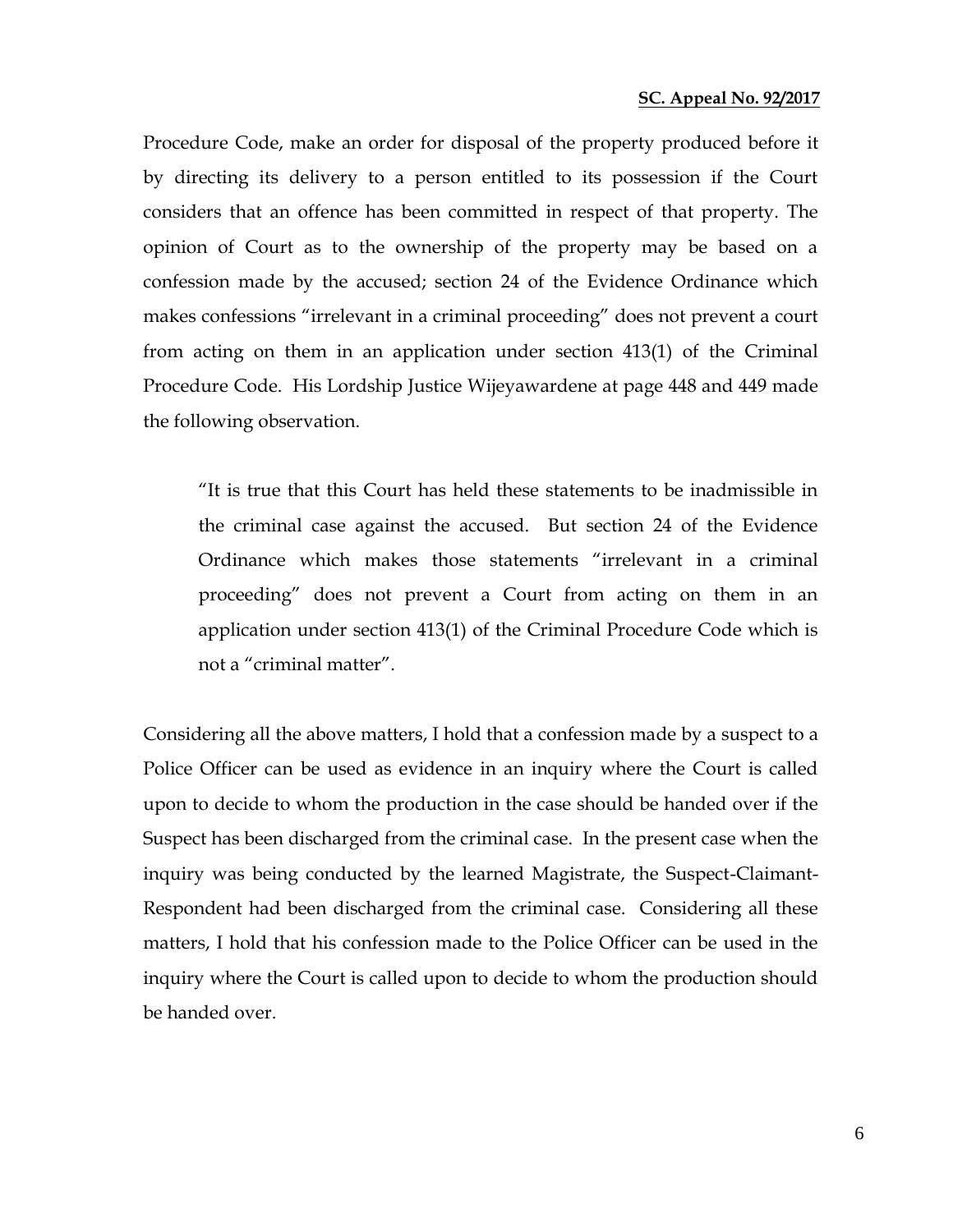Next question that must be considered is whether the property seized by a Police Officer should be handed over to the person from whose custody it was taken or the Court has the power to hand it over to any other person. In early judicial decisions it had been settled that the property seized by a Police Officer should be handed over to the person from whose custody it was taken. In **Punchinona Vs. Hinniappuhamy** *60 NLR page 518* it has been held that where the seizure by a Police Officer or property alleged or suspected to have been stolen is reported to a Magistrate under Section 419 of the the Criminal Procedure Code, the Magistrate, if he does not consider official custody to be necessary, has no alternative but to order the property to be delivered back to the person from whose possession it was seized and that the Magistrate has no power to order the property to be given to any other person on the ground that the latter is the true owner. But the judicial decision in the above case was not followed in **Balagalla Vs Somarathne** *70 NLR page 383* wherein it was held that where a person after discovering the stolen property has been sold to him, surrenders the property to the Police, the Magistrate has power under Section 419(1) of the Criminal Procedure Code to order the property to be handed over to the true owner and not to the person from whom it was taken by the Police.

In **Silva and Others Vs. O.I.C. Police Station, Thambuththegama** *[1991] 2 SLR 83* His Lordship Justice S N Silva considering Section 431 of the Criminal Procedure Code held that there are limitations to the principle that property must be delivered to the person from whose possession it was seized, since it may result in the property being delivered to a person who may have obtained possession through criminal means. In such an event, Magistrate has to consider the question of title. In the said case His Lordship Justice S N Silva at page 91 made the following observation.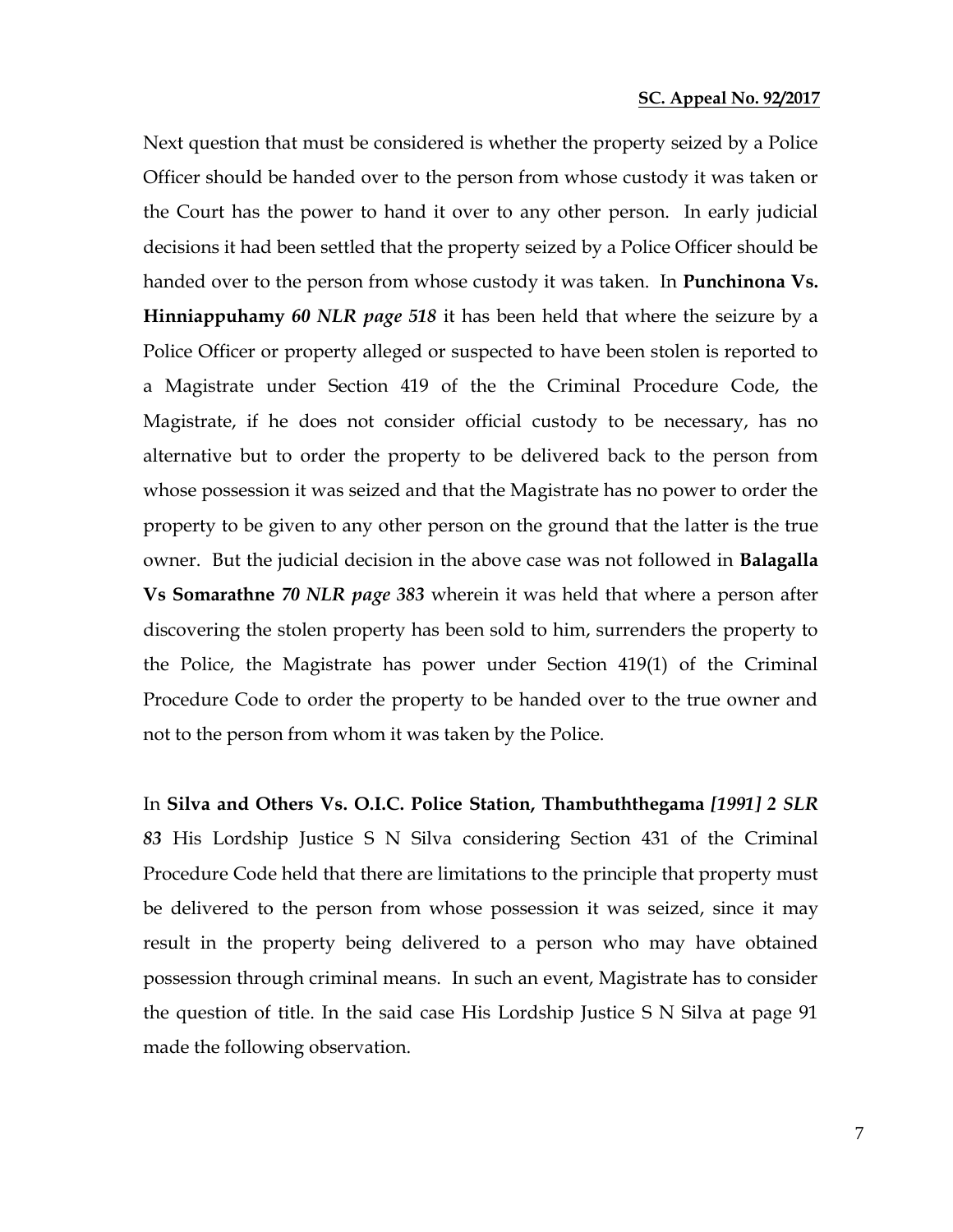"However, there are obvious limitations to its general application, because it may result in the property being delivered to a person having no legal right to possession but obtained possession through criminal means. Hence in the later cases starting from the Judgment of Sri Skandarajah, J in *Sugathapala v. Thambirajah, 67* N.L.R. 91 certain modifications of this principle were evolved. This trend was followed by Sirimanne, J. in the case of *Balagalla v. Somaratne, 70 NLR 382* and by *Samarawickreme, J* in the case of *Thirunayagam v.Inspector of Police Jaffna 74 NLR 161, in* the case of *Freudenberg Industries Ltd v. Dias Mechanical Engineering Ltd.,*  C.A. Application No. 69/79, CA Appeal No. 102/82, Court of Appeal Minutes of 14.7.1983. Seneviratne, J. examined the two lines of authority and observed that the principle that property be delivered to the person who had possession of it at the time of seizure will not apply if there is an "unlawful" or "criminal" element in such possession."

In this connection Section 431(1) of the Criminal Procedure Code must be considered, which reads as follows:

" The seizure by any police officer of property taken under section 29 or alleged or suspected to have been stolen or found under circumstances which create suspicion of the commission of any offence shall be immediately reported to a Magistrate who shall forthwith make such order as he thinks fit respecting the delivery of such property to the person entitled to the possession thereof, or if such person cannot be ascertained respecting the custody and production of such property."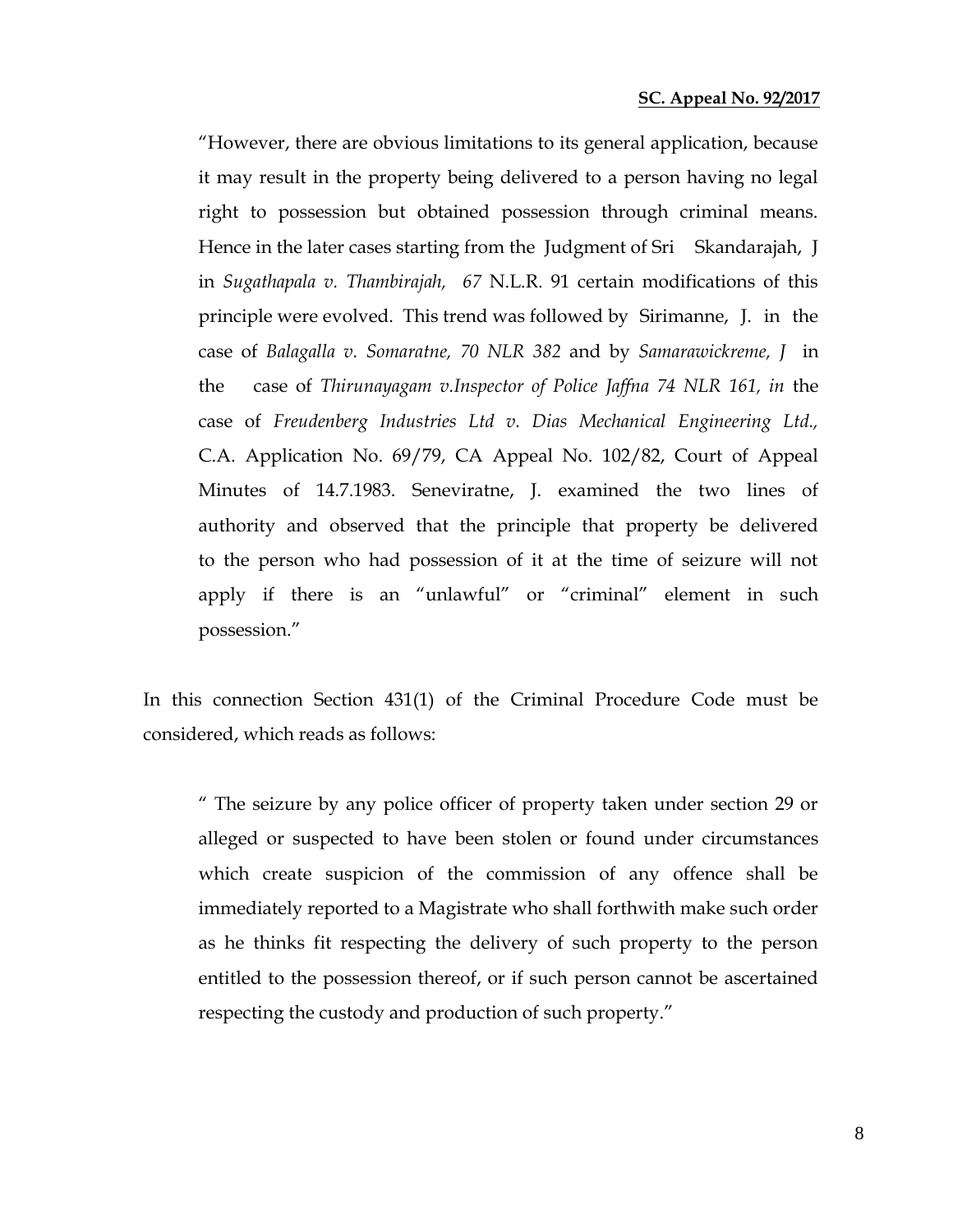After considering the above legal literature, I hold that the Magistrate, under Section 431(1) of the Criminal Procedure Code, has the power to make an order to hand over the property seized by a Police Officer to a person other than the person from whose custody it was taken. I further hold that on the material placed before the Magistrate, if the Magistrate can decide that the person claiming the property has got it by way of stealing the property, the Magistrate has no authority to give it to the said person.

In this case, the statement made by the Suspect-Claimant-Respondent to the Police marked 'P9' must be considered. In the said statement, the Suspect-Claimant-Respondent has admitted that he had stolen jewellery (the production in the case) from the cupboards of the Sri Lanka Insurance Corporation (the Virtual-Complainant-Appellant). Therefore, on the strength of 'P9' itself, the Suspect-Claimant-Respondent is not entitled to claim the production in the case and the Magistrate could not have handed over the production in the case to the Suspect-Claimant-Respondent especially in view of the contents in document marked 'P9'. If there is material before Court that the person claiming the production has obtained the production by dishonest way, can the Court hand over such production to the said person? In this connection, I would like to consider the judgment of His Lordship Justice Sansoni in **Kanapathipillai Vs. Meerasaibu** in **58 NLR page 41,** His Lordship Justice Sansoni in the said case (supra) at page 43 has made the following observation;

"There is well established rule that the law will presume in favour of honesty and against fraud"

In this case, it is clear from the statement made by the Suspect-Claimant-Respondent marked 'P9', that he has stolen the jewellery from the cupboards of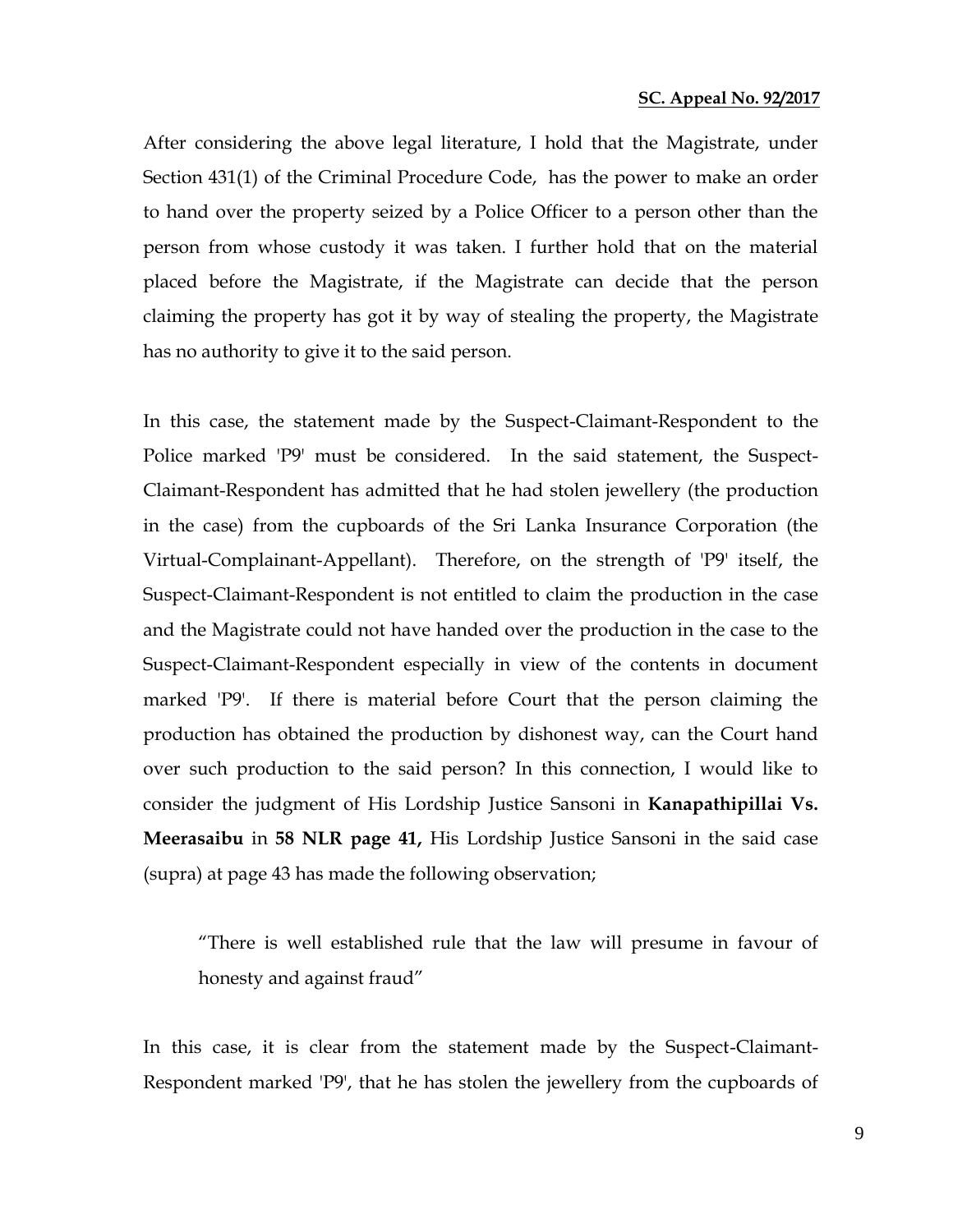the Sri Lanka Insurance Corporation (the Virtual-Complainant-Appellant). Therefore applying the principles laid down in **Kanapathipillai Vs Meerasaibu (supra),** I hold that that the learned Magistrate could not have come to the conclusion that the Suspect-Claimant-Respondent was entitled to receive the production (melted gold) and that the learned Magistrate was clearly wrong when he, by his order dated 19.08.2013, came to the above conclusion.

The learned High Court Judge was wrong when he affirmed the above order of the learned Magistrate.

Considering all the above matters, I set aside the judgment of the learned High Court Judge dated 04.06.2015 and the order of the learned Magistrate dated 19.08.2013. The Suspect-Claimant-Respondent has admitted that he had stolen the said property (melted gold) from the cupboards of the Sri Lanka Insurance Corporation. The Internal Auditor of the Virtual-Complainant-Appellant in his affidavit filed in the Magistrate's Court has stated that clients of State Banks and Private Banks have pawned jewellery to the said Banks; that the Sri Lanka Insurance Corporation (the Virtual-Complainant-Appellant) has issued insurance policies in respect of the said jewellery; and that said jewellery was kept in the cupboards of Sri Lanka Insurance Corporation.

For the above reason, I hold that the Sri Lanka Insurance Corporation (the Virtual-Complainant-Appellant) is entitled to receive the production in the case (melted gold). The learned Magistrate, Fort is directed to act in accordance with this judgment.

We appreciate the submissions made by Mr. Anil Silva, PC, Mr. Asoka Weerasooriya and Ms. Ganga Wakishta Arachchi, SSC.